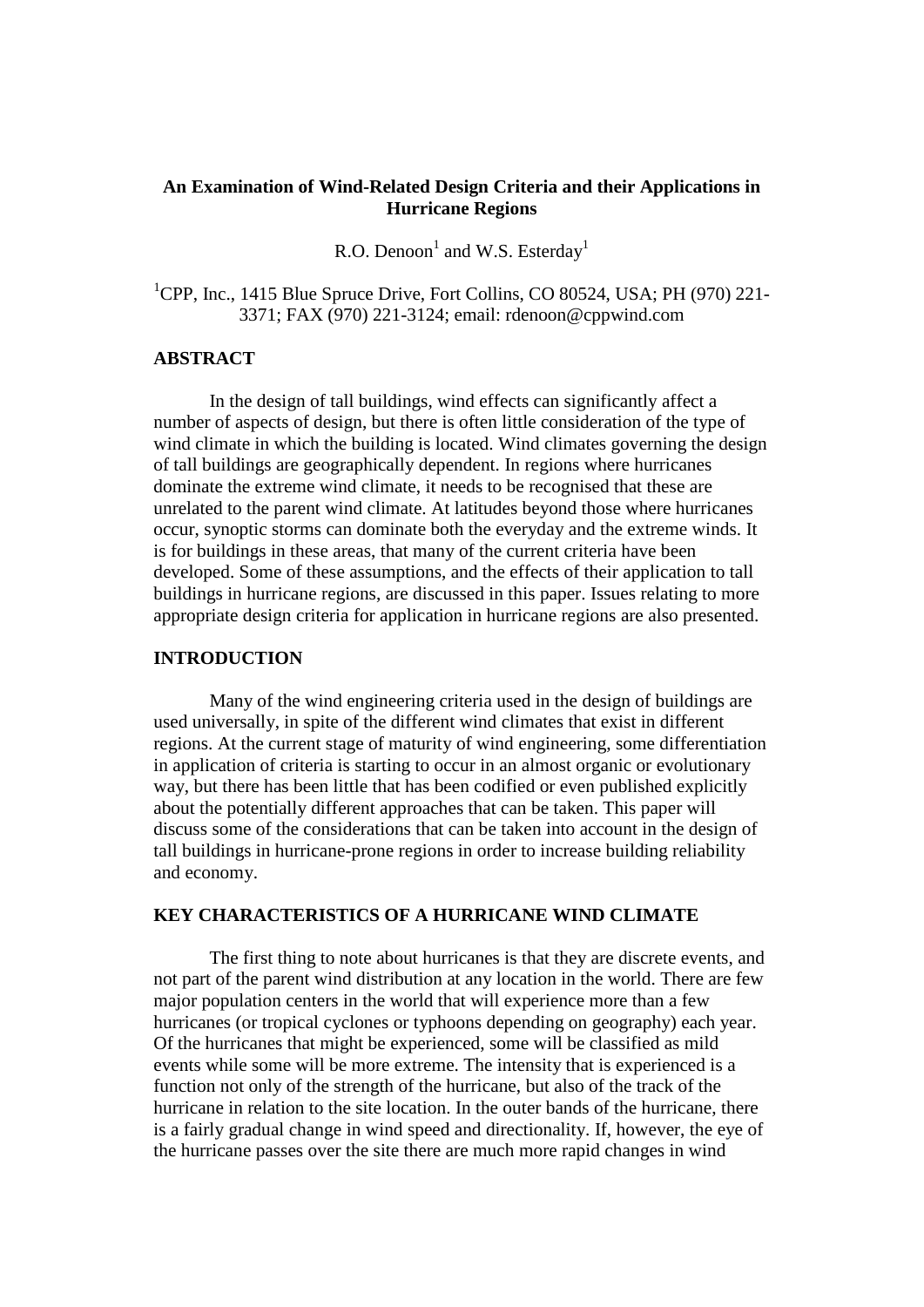speed and directionality with a distinct lull in the wind speeds as the eye of the storm passes over the site.

Typically, a hurricane will affect an area for a period of 24-48 hours, but the most extreme wind speeds are only experienced close to the eye, and these will last for a few hours at most. With forecasting, the periods of the highest wind speeds during extreme hurricanes are well published and disseminated to the public well in advance of the event. This means that unlike, for example, extreme winds from thunderstorm events, safety measures can be taken to maximise life safety. In most urban locations when strong hurricanes are forecast, commercial activity ceases with publically broadcast warnings to the public to return to their residences, evacuate areas prone to storm surges, or otherwise take refuge in an alternative safe place.

## **ASSESSMENT OF HURRICANE WIND SPEEDS**

Hurricanes are relatively rare events with, at most, a few each year affecting any given location. While there may be sufficient surface-level records in some regions to be able to statistically estimate extreme wind speeds, this is not the case for many places. There are never sufficient records to estimate directionality associated with these wind speeds. The reason for this hurricane directionality is the combination of rotational speed of the hurricane with the translational contribution from the hurricane path. To make up for this lack of data, it is standard practice to run Monte Carlo simulations of tens, or hundreds, of thousands of potential hurricanes to estimate both strength and directionality. This technique is the basis of the design wind speeds along the hurricane coast of the US presented in ASCE7.

At the beginning of wind engineering projects for tall buildings in hurricane regions it is normal to conduct a site-specific Monte Carlo simulation. This simulation will provide the most accurate estimate of directionality at the site. For inland sites this takes into account the changes in structure of the hurricane due to landfall. While for most projects the actual wind speeds are scaled to match local code requirements, it is still possible to make use of the hurricane directionality predicted by the simulation. The directionality of the hurricane events can be very different from the directionality of the parent wind climate. This is shown in Figure 1, which illustrates the directional wind speed ratios for 10-year return period winds from the surface level data and 100-year return period wind speeds from the Monte Carlo simulation for a site in New Jersey. It can be seen that these have fundamentally different directionalities, a design factor that will be discussed in following sections.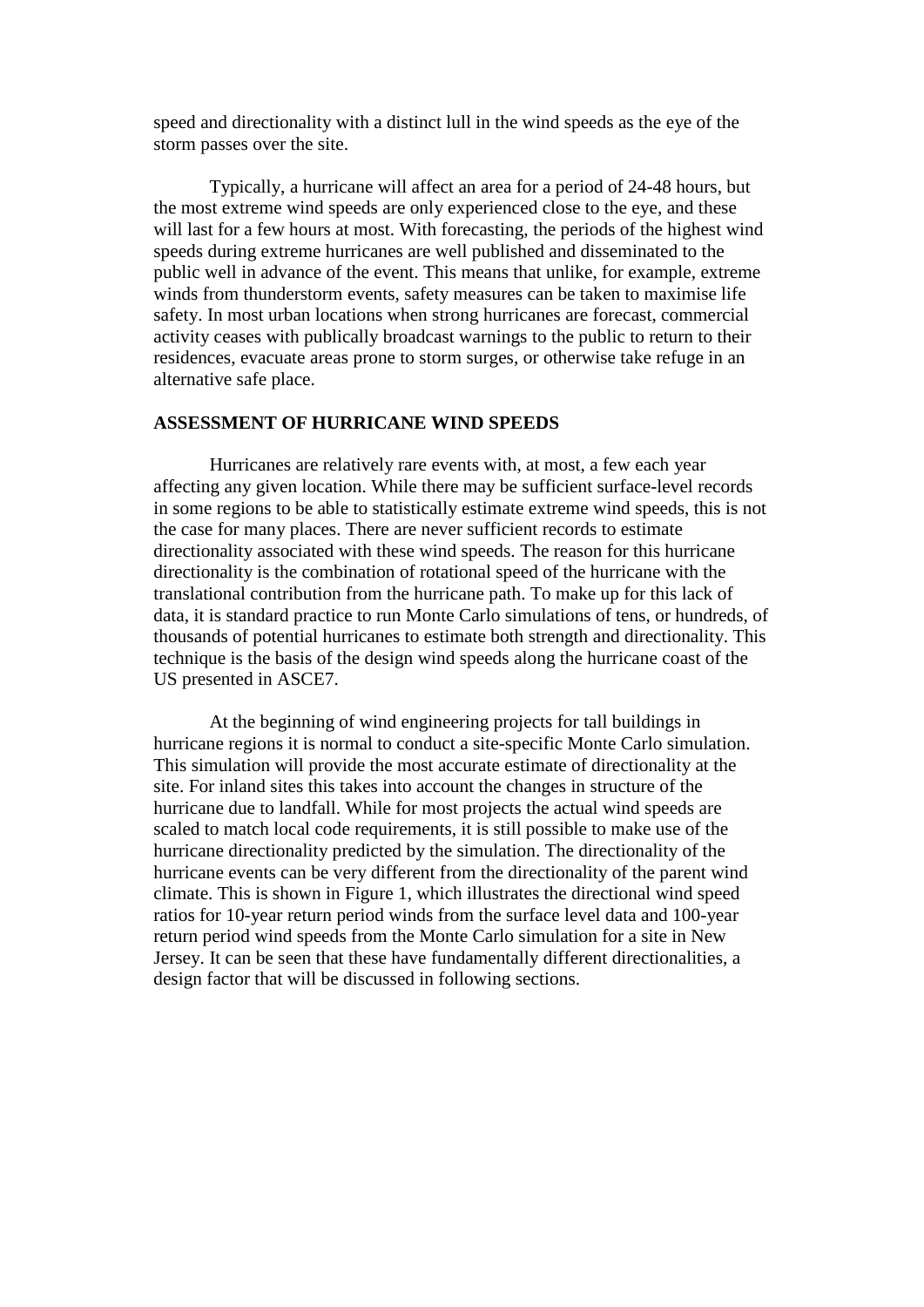

Figure 1: Directionality of 100-year hurricane wind speeds and 10-year nonhurricane wind speeds for a site in New Jersey.

# **DESIGN STRUCTURAL LOADS**

The first part of determining the significance of hurricanes, in the determination of design structural wind loads, is the assessment of their significance relative to the parent wind climate in the extreme wind speeds. Figure 2 shows a graph for Galveston, Texas of wind speed versus return period for the parent wind climate and for hurricanes. It can be seen that the hurricane wind speeds start to exceed the parent wind climate wind speed at a return period of around ten years. This cross-over point changes depending on geographic location and wind direction. It can also be seen that the wind speed increases at a greater rate with return period, in this example, for the hurricane winds than the parent wind climate. The effect of this is that the classic approach used in many parts of the world of predicting ultimate design loads by multiplying a 50-yr or 100-yr load by a load factor can lead to very different levels of reliability. This was tackled in previous versions of ASCE7 by the wind speeds along the hurricane coast having a longer return period that those further from the coast. The wind speeds were based on a 720 year return wind speed divided by the square root of the standard load factor on wind loads of 1.5. In ASCE7-10, the design methodology has moved to an ultimate limit state approach using wind speeds with a return period of 1700 years. This approach has been used overseas in other wind loading standards, such as AS/NZS 1170.2 for a number of years, with the difference that a higher inherent structural damping ratio has been assumed. This can become increasingly important for tall buildings with a significant resonant response, often in the cross-wind direction.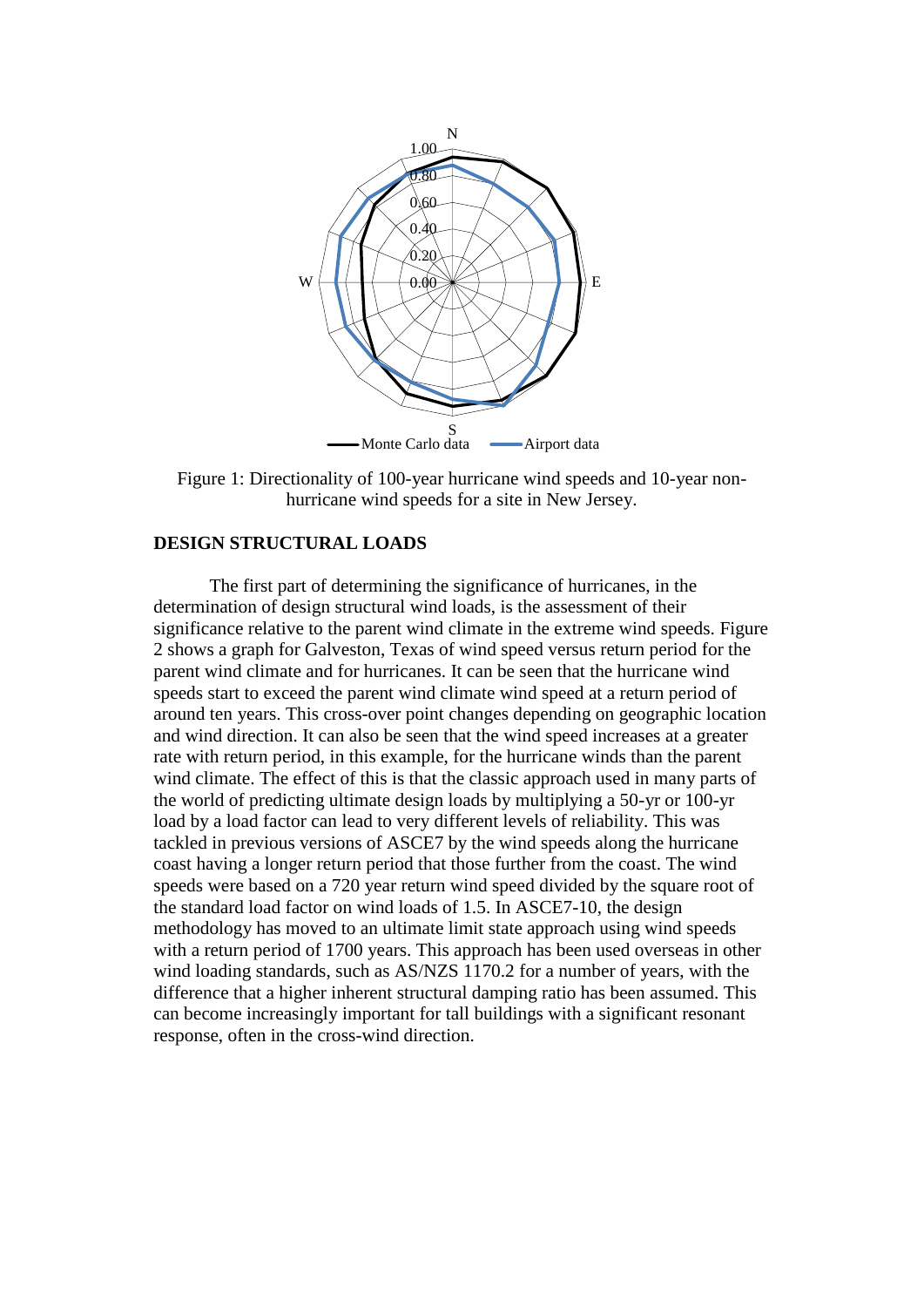

Figure 2: Predicted wind speeds for hurricane and non-hurricane wind speed in Galveston, Texas.

As the hurricane coast in the US experiences the highest design wind speeds, the move to a wind speed with an extremely long return period adds an additional factor, the possibilities that the peak loads on a tall, slender building may occur at a lower wind speed or the rate of change of response can vary dramatically between different wind speeds. This can occur due to cross-wind response where the peak responses due to vortex-shedding excitation occur at a critical reduced velocity which is a function of the natural frequency of vibration, the cross-wind width of the building, and the shape. An example of this is shown below in Figure 3. For the example in Figure 3, as the wind speed approach the critical reduced velocity, the loads on the building were increasing with the wind speed to the power of greater than 3.5. The effect of this is that traditional load factors do not accurately reflect the difference in loads between 50-yr and ultimate limit state wind speeds for tall buildings undergoing cross-wind response and it is important to ensure that neither under-design nor over-design results.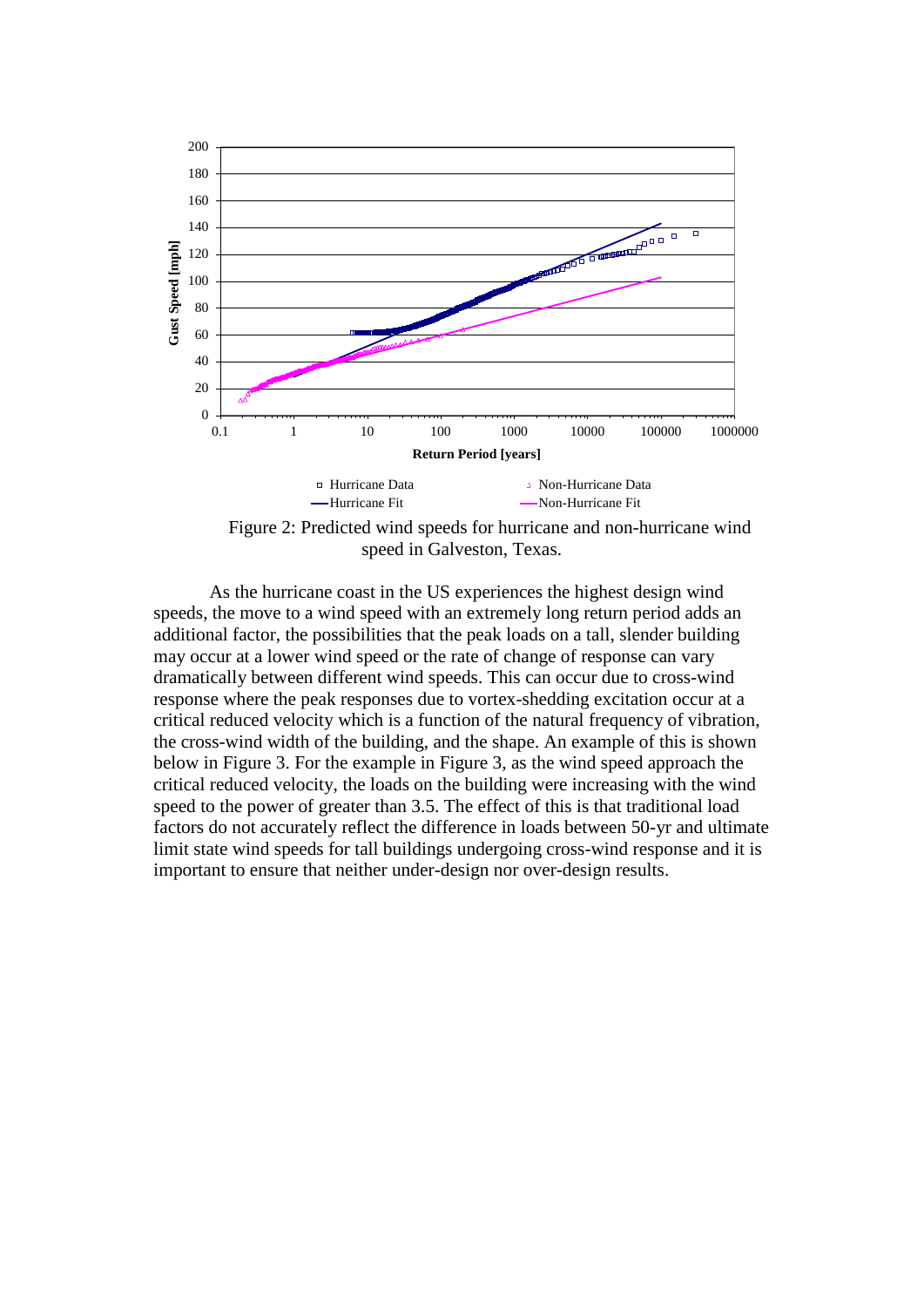

Figure 3: Example of the variation of base moment response with wind speed of a supertall building.

As discussed above, hurricanes have statistically significant directionality associate with them. For slender tall buildings where the characteristics are such that winds cause the lateral loading to be governed by wind, these directional characteristics can be employed to assist the architect with aerodynamic design modifications that can help in reducing loads and responses. In one example, on which the authors worked, the entire tower was rotated in order to decouple the strongest wind direction from alignment with the aerodynamically most-sensitive wind directions. This led to a reduction in loading of over ten percent.

In summary, when designing tall building to resist wind loads in hurricane regions, particular care needs to be taken to ensure adequate reliability. The standard load factor approach taken for pressures and along-wind loads of less dynamically sensitive structures is unlikely to give the same level of reliability when applied to a given return wind speed. If load factors from codes developed in countries without hurricanes are used, the level of reliability in the design is likely to be less than that in the region for which the code was intended. However, the move to ultimate limit state design does not overcome this entirely. For tall buildings, the use of higher design wind speeds can mean that it is more likely that cross-wind (rather than along-wind) loads will govern. ASCE7 does not contain methods for estimating cross-wind loads and the only way to accurately determine cross-wind loads and responses is through wind tunnel testing. Given the ultimate limit state approach, care needs to be taken to ensure that this still results in the correct level of reliability for tall, slender buildings.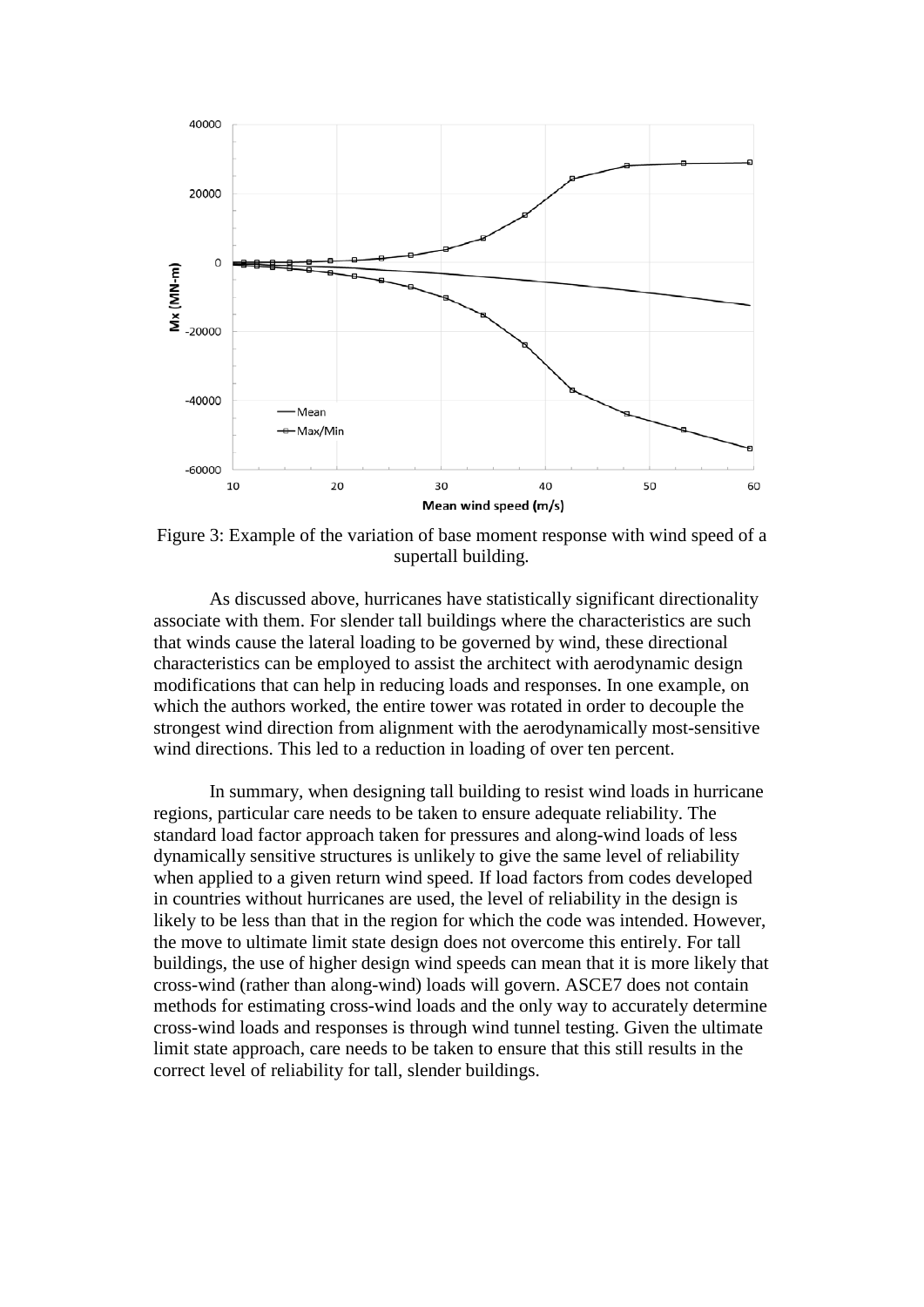#### **SERVICEABILITY ASPECTS OF STRUCTURAL DESIGN IN HURRICANE WIND CLIMATES**

One of the more keenly debated areas of tall building design is that of serviceability accelerations and their acceptability to building occupants. This is the subject of a soon to be published monograph by the Tall Buildings Committee of ASCE-SEI. As discussed in this section, the considerations on acceptability can be different in hurricane regions than for areas where the parent wind event causes the largest accelerations.

It is important to understand that there are two factors about perceptible wind-induced motion in tall buildings that need to be accounted for in setting criteria: fear and alarm from extreme event, and annoyance from regular occurrences of perceptible motion. In a hurricane region, the accelerations that are large enough to cause fear and alarm are most likely to occur during hurricane events, while the hurricanes will have no effect on the parent wind distributioninduced regularly occurring accelerations.

The fear and alarm component is generated by occupants being concerned about the structural integrity of the building, and this has life safety implications as it has been known for occupants to evacuate buildings as a result of these concerns. Clearly, if this was to occur during a hurricane the building occupants could then be placing themselves in a situation with significant risks. Figures 4 and 5 show the predicted acceleration responses of a tall slender building with hurricanes excluded in Figure 4 and included in Figure 5. These figures also show the NBCC guidelines (NBCC 2005) for a 10-year return period event. More recently, ISO10137 (2007) and the Architectural Institute of Japan have adopted a one year return period for assessment. There are advantages and disadvantages to each return period, but as can be seen in Figures 4 and 5, the 1-year return period accelerations can be relatively unaffected by hurricane events, while these events may be reflected very strongly in the predicted 10-year return period accelerations.

There should not be a single criterion that is applied to all buildings, but buildings should be considered individually and a consensus agreed upon between the building designers and owner/developer on acceptable acceleration levels. Some of the elements that should be considered are discussed in the following paragraphs.

Fear and alarm that would lead to an occupied building being voluntarily evacuated by residents is not acceptable, even for longer return periods. This type of response to perceptible wind-induced motion is more common among occupants who have no previous experience of this type of occurrence and education can be used to reduce this factor (Denoon and Kwok, 2011). Thus, longer return period accelerations should not be summarily dismissed but should be examined in the context of the likely knowledge of occupants about windinduced motion. For the first tall building in an area, there is likely to be very little knowledge whereas in hurricane-prone areas with high densities of tall slender buildings wind-induced building motion during hurricanes may be a well-known phenomenon.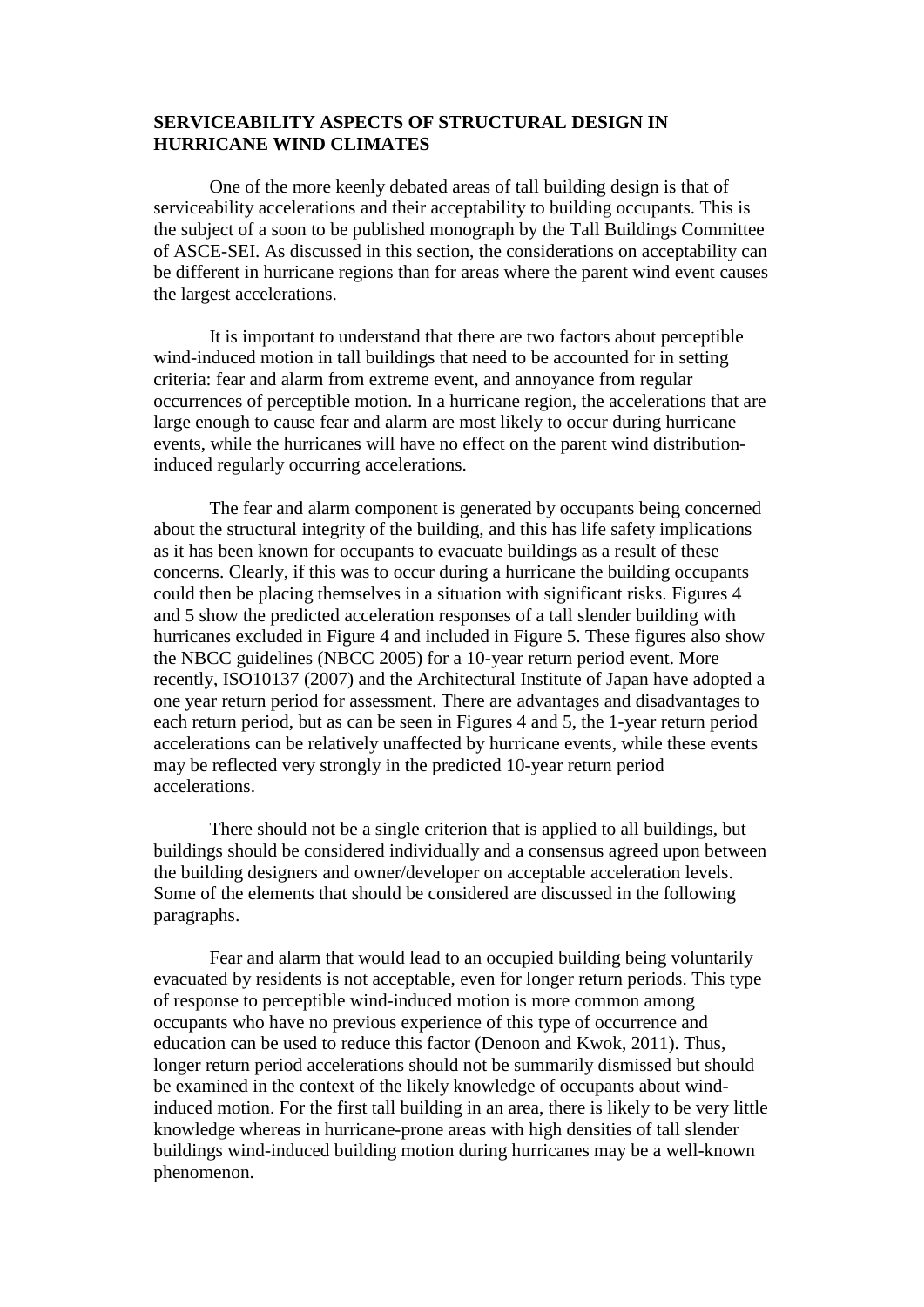There should be a clear demarcation in assessment between buildings that will be occupied during hurricanes, and those that will be evacuated. For residential buildings on a hurricane coast that may be evacuated due to potential storm surge, then it could be argued that the criterion for building motion becomes a performance-based on where the limits are driven by ensuring no damage to building finishes and components as a result of the motion. For commercial buildings, that are generally evacuated in the case of an approaching hurricane, a similar argument could apply.

Other sociological factors should also be considered in the assessment of acceptability of wind-induced building motion. In high-rise, high density public housing, for example, complaint rates are likely to be lower than in buildings where individual residences are owned by high net-worth individuals, particularly in more litigious societies. In this latter case, it may be prudent to design the building for almost no perceptible motion at any time. Hotels are another interesting case. For hotels, it is possible to educate the (generally naive) occupants about the potential for motion and mitigate the fear and alarm in this way. For most hotels, it may be only the fear and alarm component that needs to be designed for as most do not have long-term residents who would be aware of regularly occurring motions.



Figure 4: Acceleration response of a tall residential building under non-hurricane winds.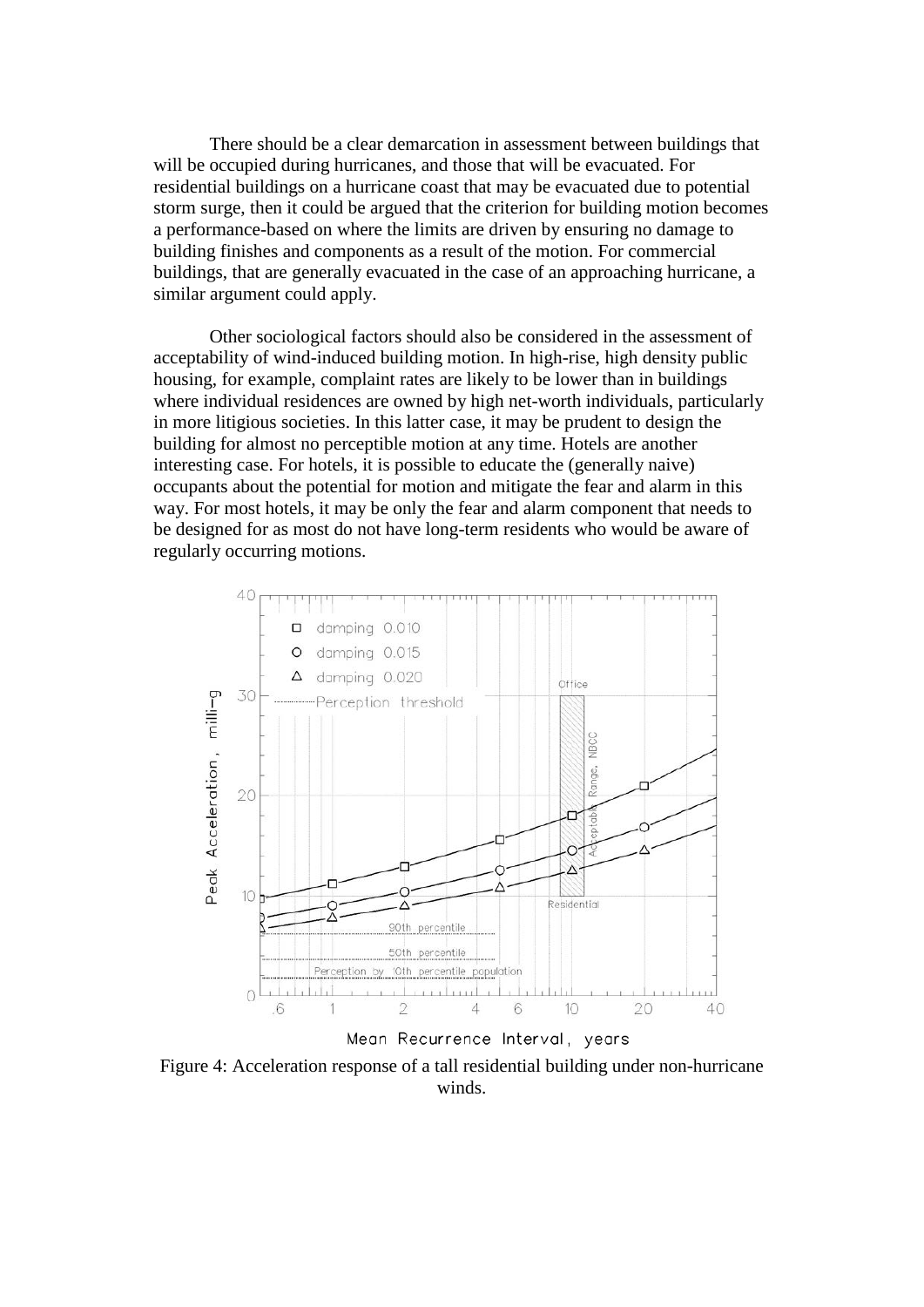

Figure 5: Acceleration response of a tall residential building under all winds, including hurricanes.

# **DESIGN CLADDING LOADS**

Cladding loads for tall buildings in hurricane regions are, for the most part, predicted in the same manner as buildings in any other type of climate. There are two differences that should, however, be accounted for. The first is that in some parts of the world impact resistance to flying debris is taken into account in design. The second factor is the consideration of internal pressures.

Design cladding loads are a combination of the external pressure on a building and an assumed internal pressure. Internal pressures result from a combination of factors including infiltration through leakage in the façade. However, any openings in the façade will tend to dominate the internal pressures. Openings can occur due to operable windows or doors being left open, or breakage of façade elements. The design team or developer has the option of specifying how to treat the internal pressures, with three options being provided in the ASCE7 for a nominally sealed building, a building with distributed openings, or a dominant opening.

For buildings with operable facades, buildings in hurricane regions can be treated rather differently from those in areas where, say, thunderstorms cause the extreme winds. In thunderstorm regions, it is possible for storms to develop very quickly in which case it is likely that some windows will be open. In hurricane regions, however, the advance knowledge of the approach of the hurricane, combined with the rain bands in advance of the peak wind speeds, mean that it is unlikely that windows will have been intentionally left open. Building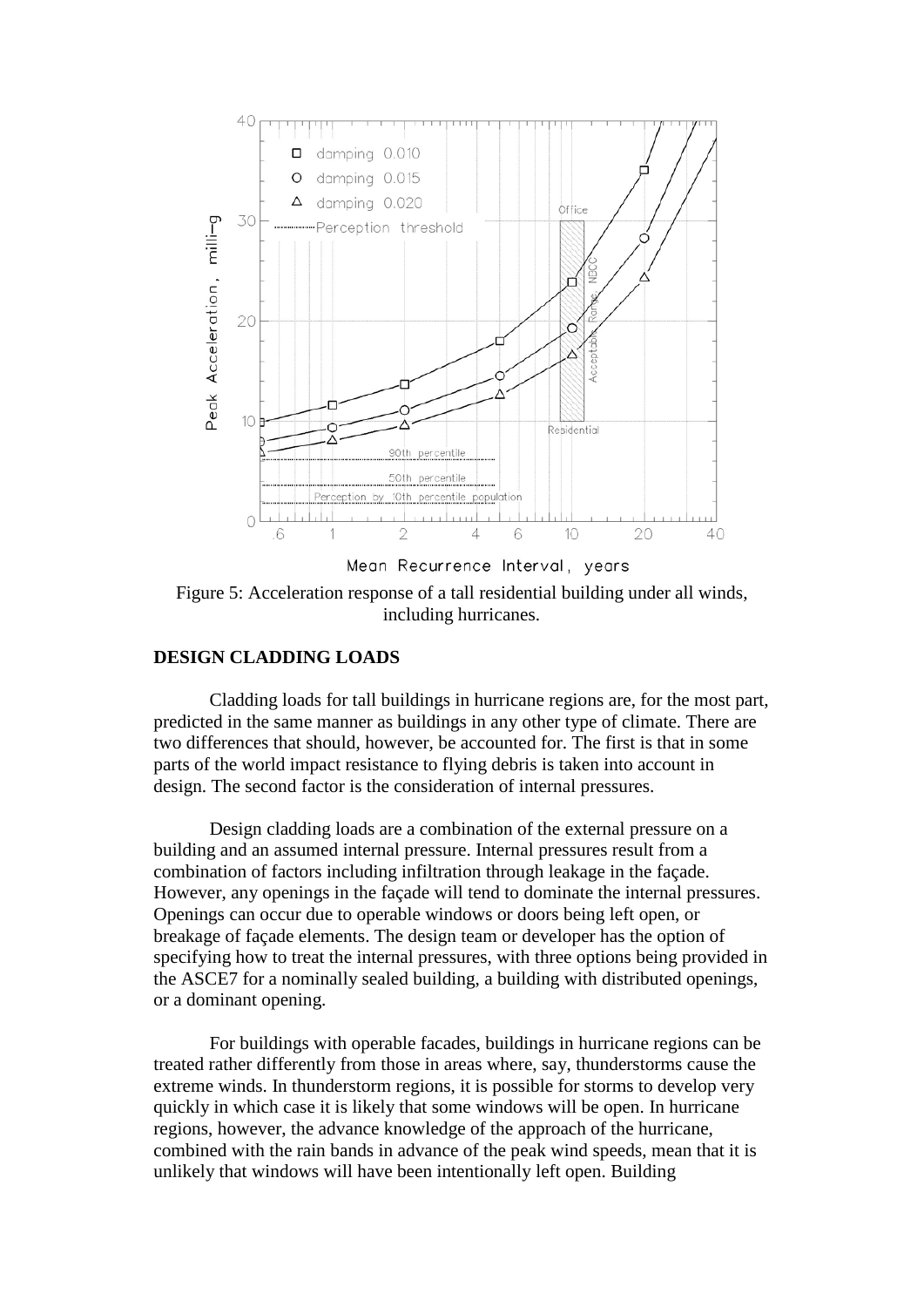management can also play a role in ensuring that all operable sections of the façade are sealed. One area where this can be difficult to achieve is in lobbies and entrance areas to buildings. At hurricane design wind speeds it can be difficult to both open doors and to keep them closed. In occupied buildings it is often not an option to lock doors and prevent their use. As some of the most sensitive glazing and cladding can be located at ground level, this is something that needs to be carefully considered during design.

In some regions, there are requirements to ensure impact resistance of facades in hurricane regions. This is sometimes achieved by shuttering. On residential buildings where shutters are installed around the perimeters of balconies, the shutters can alter the aerodynamics of the building. Depending on the configuration of the shuttered balconies and the aerodynamic characteristics of the building, shutters can work to either increase or decrease the overall loads and responses of the building.

#### **ENVIRONMENTAL WIND SPEEDS**

Environmental wind speeds are normally considered in the context of ensuring pedestrian comfort around buildings. During severe hurricanes, it is normal to expect that reasonable people will not be walking around the exterior of the building, and it is not therefore necessary to consider pedestrian comfort or safety during these conditions. There are, however, other areas where extreme wind speeds around the envelope of a building need to be considered during hurricanes. For example, it is necessary as part of building management to ensure that there are no potential projectiles on the outside of the building, such as balcony furniture, that could be blown from the building and cause damage elsewhere on the building or on neighboring buildings.

While issues like external furniture can be dealt with by building management, the architectural design team is playing an increasingly responsible role in ensuring that there are no sources of potential debris on the outside of the building. While Hurricane Andrew, amongst others, taught designers much about the importance of detailing the exterior features of buildings and avoiding items such as roof gravel that can be scoured and then impact adjacent buildings, it appears that the passage of time has caused some of these memories to dim. Increasingly, roof gardens and external foliage are being proposed as part of demonstrating the sustainable credentials of tall buildings. Anyone who has ever walked the streets following a severe hurricane will know that there is a great deal of damage to trees and soft landscaping. Figure 6 shows an immature tree at the base of 2IFC in Hong Kong following a typhoon. In this case, the tree was only kept upright by the paver system restraining the root ball. If this tree had been at elevation on a building, clearly it would be important to ensure (a) that it was sufficiently wind resistant not to shed branches; and (b) that it was suitably restrained and would not become detached from the building. This is an area where additional care needs to be taken on the part of the design team to ensure that design features do not pose additional risks to the environment.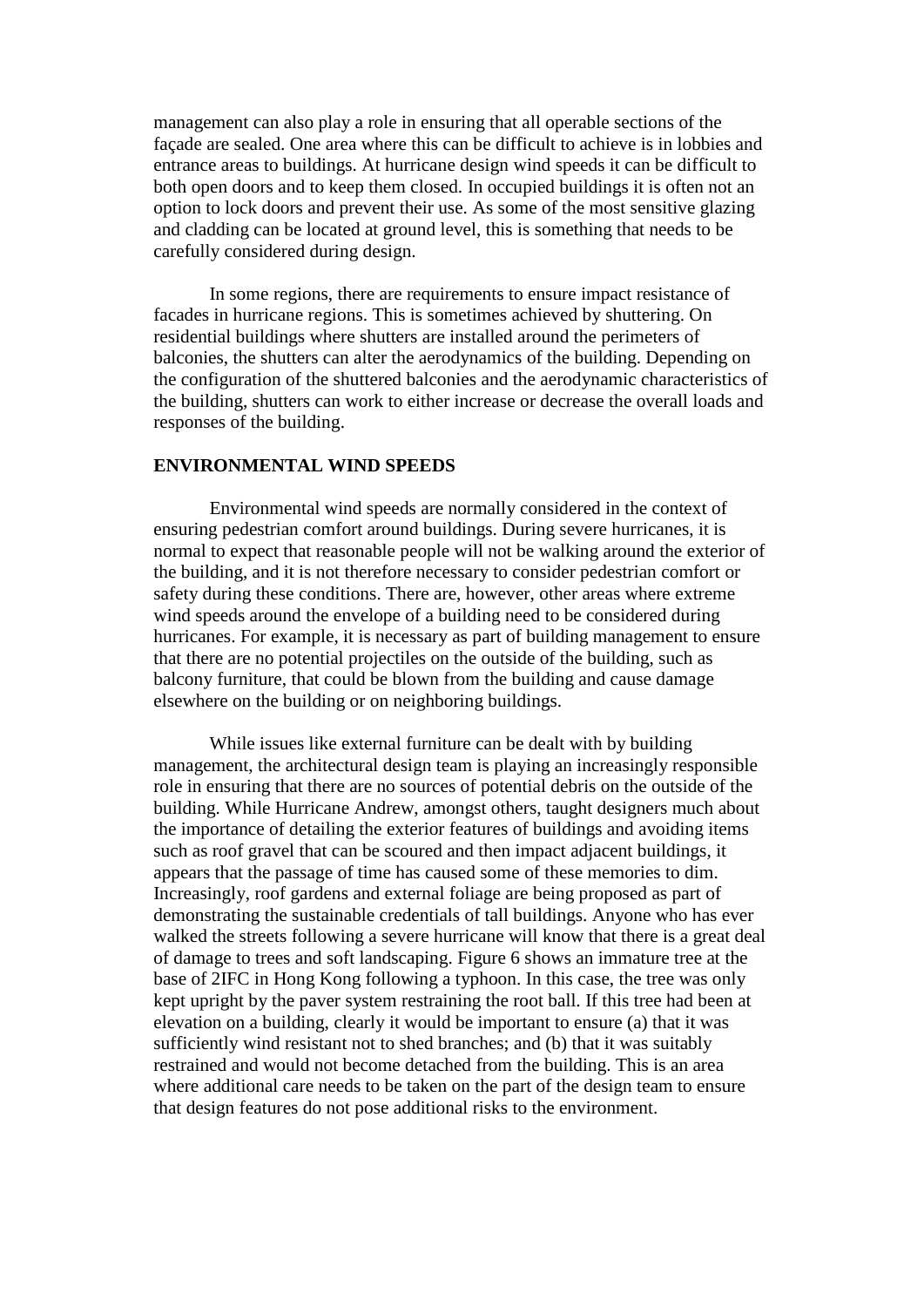

Figure 6: Tree at base of 2IFC in Hong Kong following Typhoon Dujuan.

# **FIELD EXPERIENCE OF TYPHOON EVENTS**

The first author had the benefit of living in Hong Kong, where typhoons occur on an annual basis, for a number of years; something that has informed his outlook on some of these issues, Hong Kong also having one of the highest densities of tall buildings in the world. There are a few observations that are relevant to the design and construction community, and other anecdotal behavioral observations.

During Typhoon Dujuan, the source of the tree damage shown in Figure 6, the author and a colleague spent the night on the top (soon to be) occupied floor of 2IFC. This period spanned the peak winds of the storm and measurements were made of the dynamic response of the tower to the typhoon event. Typhoon Dujuan was severe enough for the Typhoon Signal No. 9 to be raised (the second highest rating) by the Hong Kong Observatory, although this was later downgraded to Typhoon Signal No. 8. In these conditions, businesses are closed and public transport suspended. Despite this, there were a number of taxis available on an unmetered basis at negotiable, but much higher than normal, fares. While the building performed in a manner consistent with design predictions, it was interesting to observe the amount of wind-borne debris that was visible from the windows at nearly 400 m above street level. As the building was nearing completion at the time, the author did visit the rooftop areas to ensure that no construction materials, such as bamboo scaffold poles, remained as potential missiles.